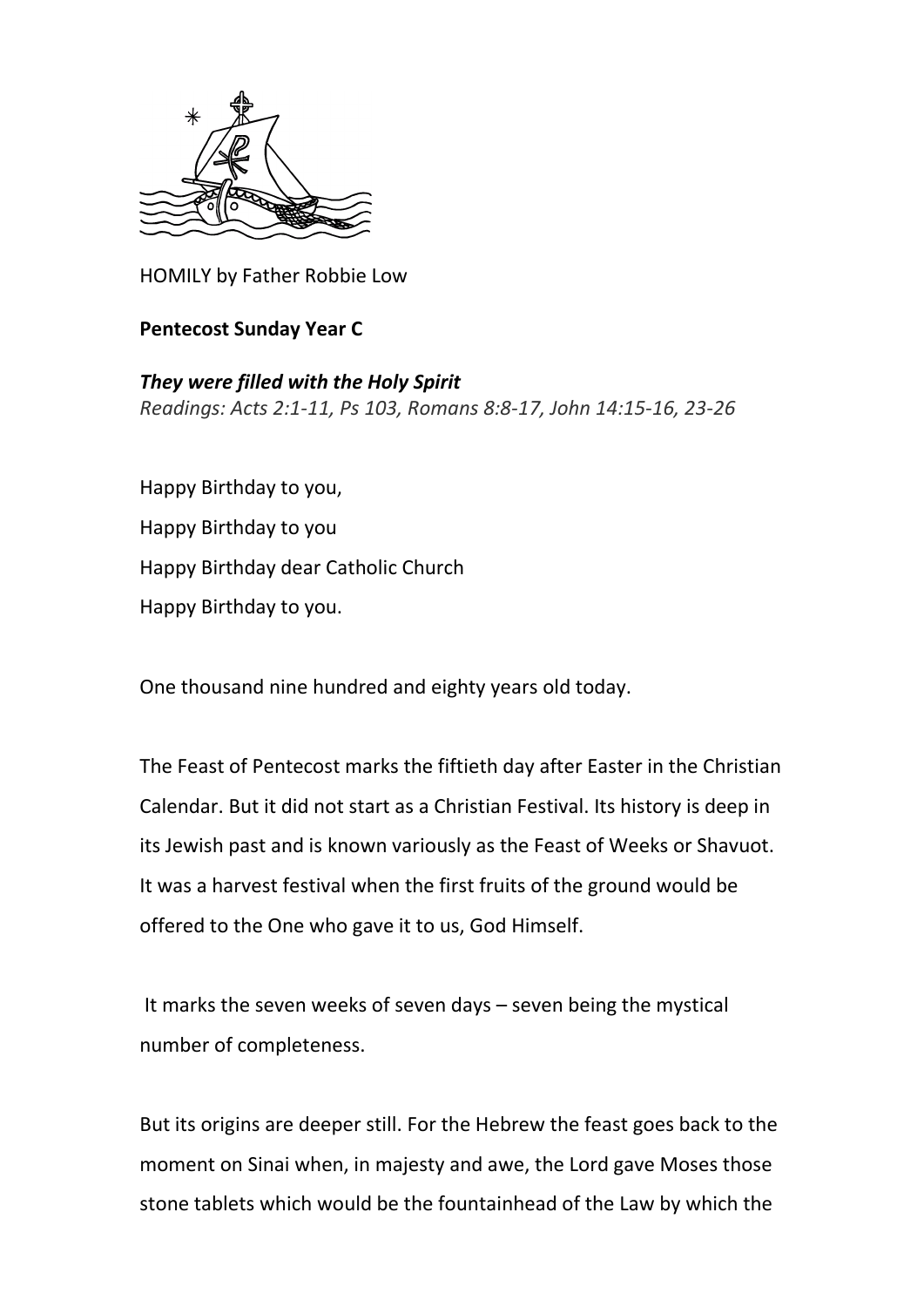people of God would be guided thereafter and which would delineate them from their polytheistic pagan neighbours.

In short, it has history.

God does nothing by accident or inadvertence.

Just as He gave the Passover to His people for freedom and salvation, so in Christ, the Word of God made flesh, He has instituted the final and eternal Passover in the Body and Blood of Christ.

Just as the Holy Spirit of God led the Hebrews to Sinai where Moses received the definitive guidance for the people, so the Holy Spirit of God descends on the Apostles and the Church creating a community henceforth inspired and led into all truth by His power and wisdom.

The promise to the prophets that God would reside in His people is now fulfilled. The promise of the direct involvement of the Holy Spirit of God gives us Scripture, Sacraments and assurance of Church teaching and the Holy Tradition that underpins it.

When the Disciples gather in the upper room with the Apostles, they are being obedient to Jesus.

What is unleashed on them is no less than the power of God for the ministry of the Church to become the Body of Christ on earth. When that mighty rushing wind pours from heaven, through that house where they are sitting, it is no less than the animating breath of God.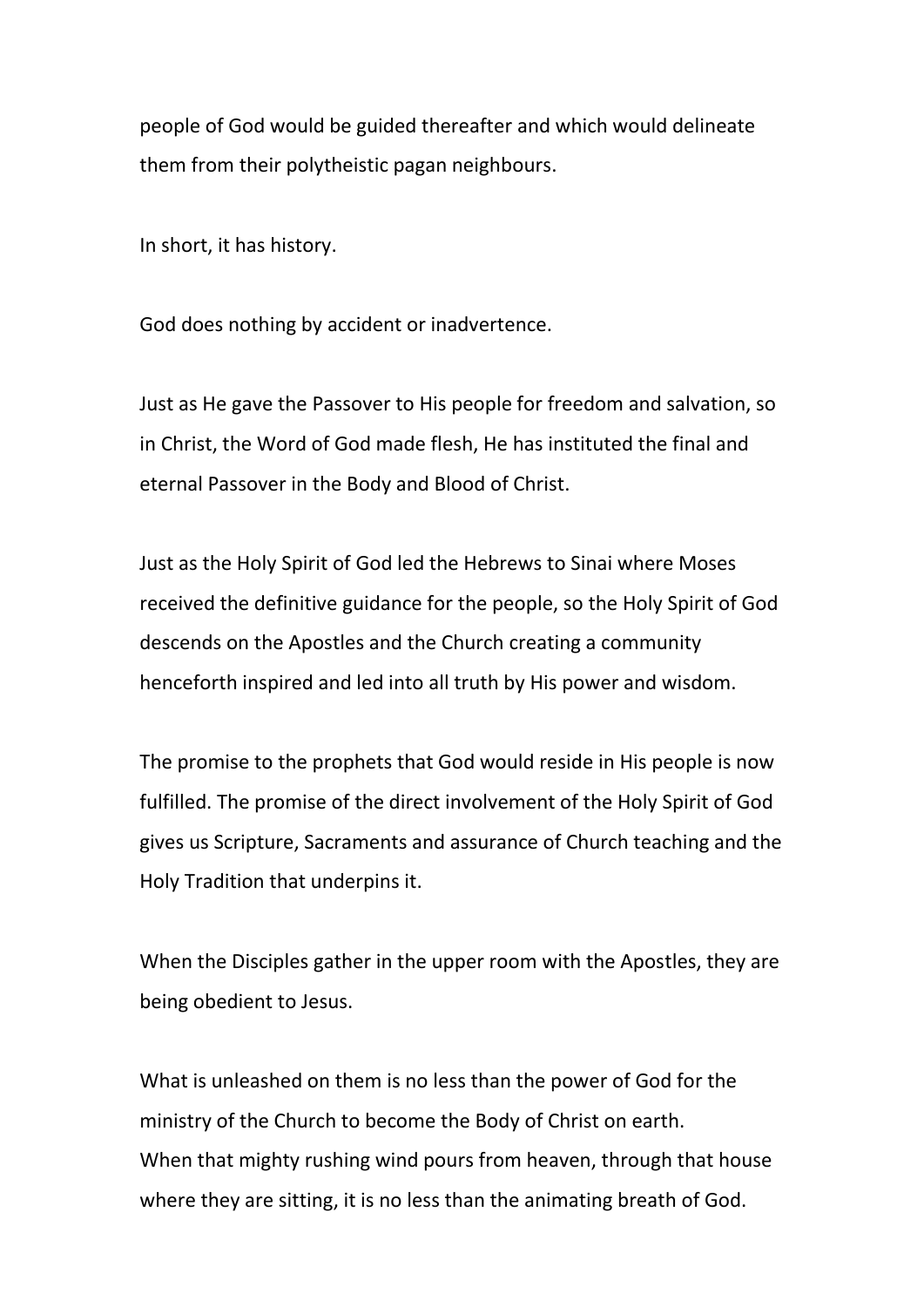When that fire, commemorated thereafter in the odd shaped bishop's hat, sits on their heads it is the power, energy, light, purifying glory of God enabling His servants.

St. Luke records simply, 'They were filled with the Holy Spirit.'

That sentence defines the Church.

But notice the immediate effect. The Holy Spirit does not cosset the disciples in a holy and comfortable reverie of personal spirituality. The Holy Spirit of God drives us out into the mission field to preach the Gospel of Jesus Christ to all nations.

Tumbling out of the house onto the streets of Jerusalem, the Apostles (the 'sent' men), proclaim the revelation of God in Christ to all the known world, represented by the multitude of Jews on pilgrimage from the four corners of the earth.

For most readers in church, being awarded today's first reading is like being asked to ride the Grand National on a rocking horse, with all those peculiar and difficult names. (Cappadocia, Phrygia, Pamphilia etc.) Why do they matter?

If you get out an ancient atlas (or Google one), you will discover that this long list of tongue twisters takes us from the eastern shores of the Caspian Sea through a long arc across the northern borders of Persia, through Iraq, Arabia, northern Africa. Moving the other way through all